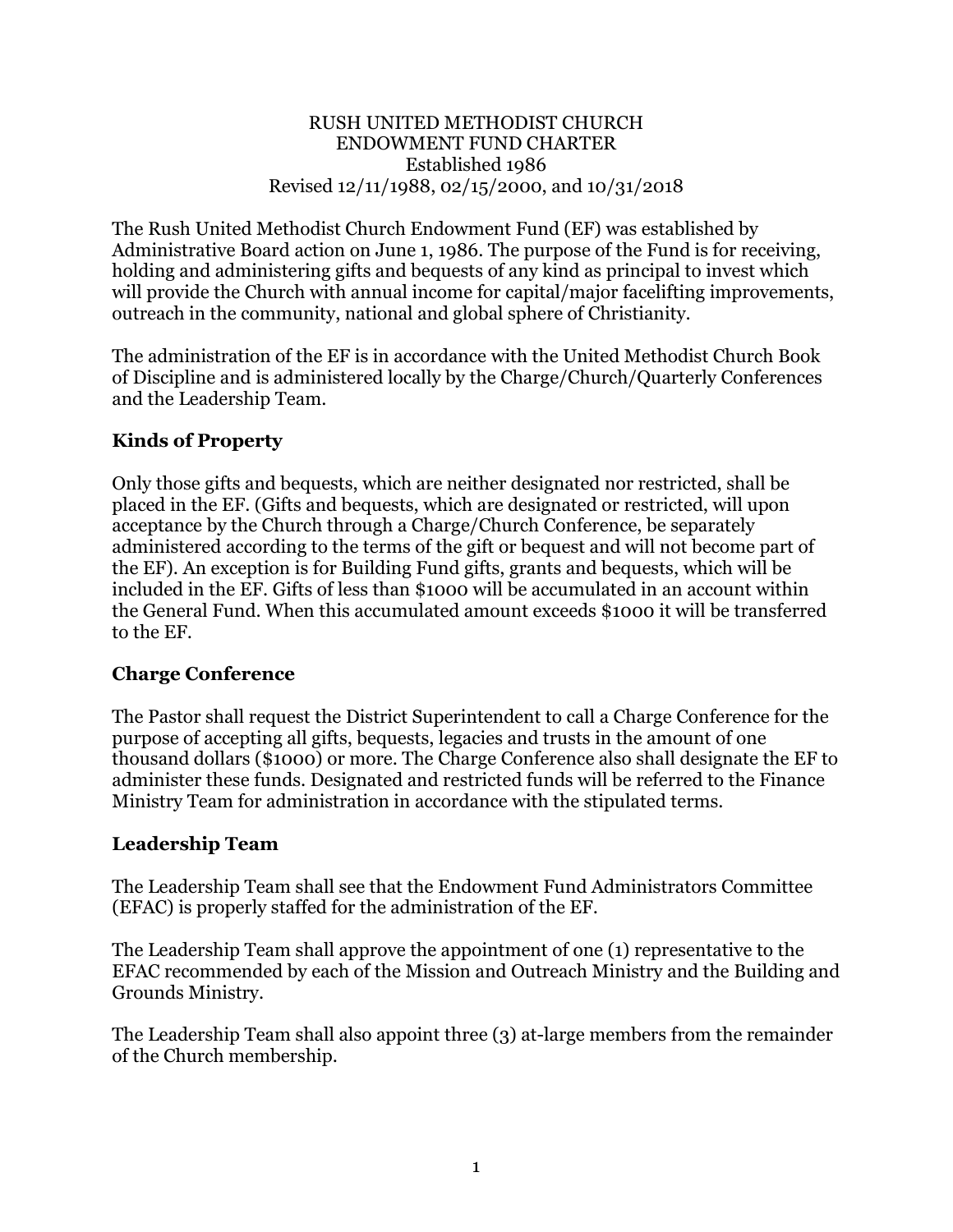The members appointed to the EFAC are not required to be members of the appointing committee and will serve a term of five (5) years. One representative's term of office will expire each year. In the event a representative is not able to complete his/her term, an appointment will be made by the EFAC and approved by the Leadership Team for the balance of that term. Representatives may be appointed for succeeding terms.

### **INCOME**

The EF income, consisting of interest and dividends on invested funds, shall be accounted for separately from principal and capital gains. Capital gains shall be considered the same as principal in the EF.

The governing body (Leadership Team or Church/Charge Conference) shall determine the use of the income upon the recommendation of the EFAC.

The income will generally be granted for capital/major facelifting improvements, outreach in the community and national and global sphere of Christianity. All ministries and endeavors shall have equal access to the income. (All requests for use of the income shall be submitted to the EFAC).

The EFAC may grant any request up to five thousand dollars (\$5000) without any further approval. This action will be reported to the Leadership Team and Finance Ministry Team.

# **Principal**

The principal consists of the original dollars entering the EF plus subsequent capital gains earned on that money.

To provide for future flexibility in meeting the needs of the Church, the principal may be invaded only according to the following steps:

- A ten (10) day written notice or a consecutive two week verbal announcement at Sunday worship services of a special Charge/Church Conference with a clear statement of the proposed resolution(s) in the notice and
- A two-thirds affirmative vote by those present and voting at the Conference but not less than twenty (20) affirmative votes (abstentions not counted) on the proposed resolution.

# **Fiscal Year**

The fiscal year shall be the same as the Church's fiscal year.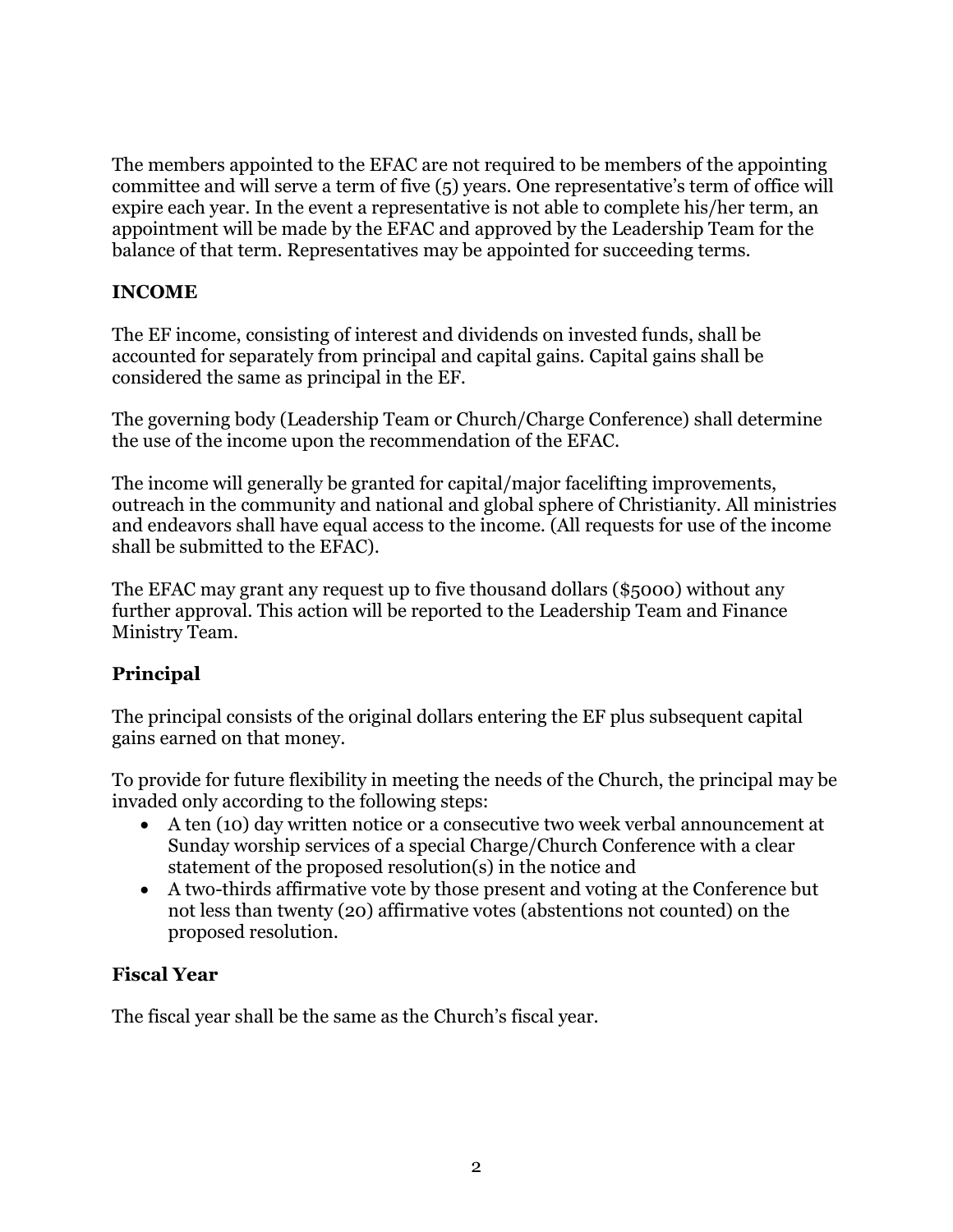# **Reporting**

Periodic reporting to the Leadership Team by the EFAC is to be incorporated with the Finance Ministry Team's reports. Annually, a comprehensive funds financial report will be incorporated in the fiscal year report.

### **Memorial Funds**

The amount in excess of three thousand dollars (\$3000) of the total of such outstanding undesignated gifts held in the Memorials account at the end of the fiscal year shall be transferred into the EF.

### **Merger**

In the event Rush United Methodist Church merges with one or several other churches, the disposition of EF assets will be determined by the Leadership Team or Church/Charge Conference prior to the merger, wherein policies for administration of the assets will be determined.

### **Abandonment**

In the event of the dissolution of Rush United Methodist Church, the assets of the EF will be transferred to the Upper New York Conference for future administration of assets.

### **Amendments**

Proposed amendments to the terms and provisions herein described must be submitted to the governing body (Leadership Team) in writing and affirmatively approved before submitting the same to a regular or specially called Charge/Church/Quarterly Conference. A two-thirds vote by those present and voting (but no less than twenty (20) affirmative votes) at the Conference shall be required.

# **Endowment Fund Administrators Committee**

The EFAC shall administer all funds with a primary purpose of providing current income.

The principal of all assets placed in the EF shall be invested in a wise and prudent manner with an emphasis on obtaining maximum value without undue risk or loss of principal. Investments might include money market and mutual funds, certificates of deposit, government bonds and the like.

As a general policy, it will not be prudent to hold on to specific property such as individual stocks and bonds, real estate, insurance policies and other similar negotiable properties. Generally, all reasonable effort should be made to liquidate bequests and